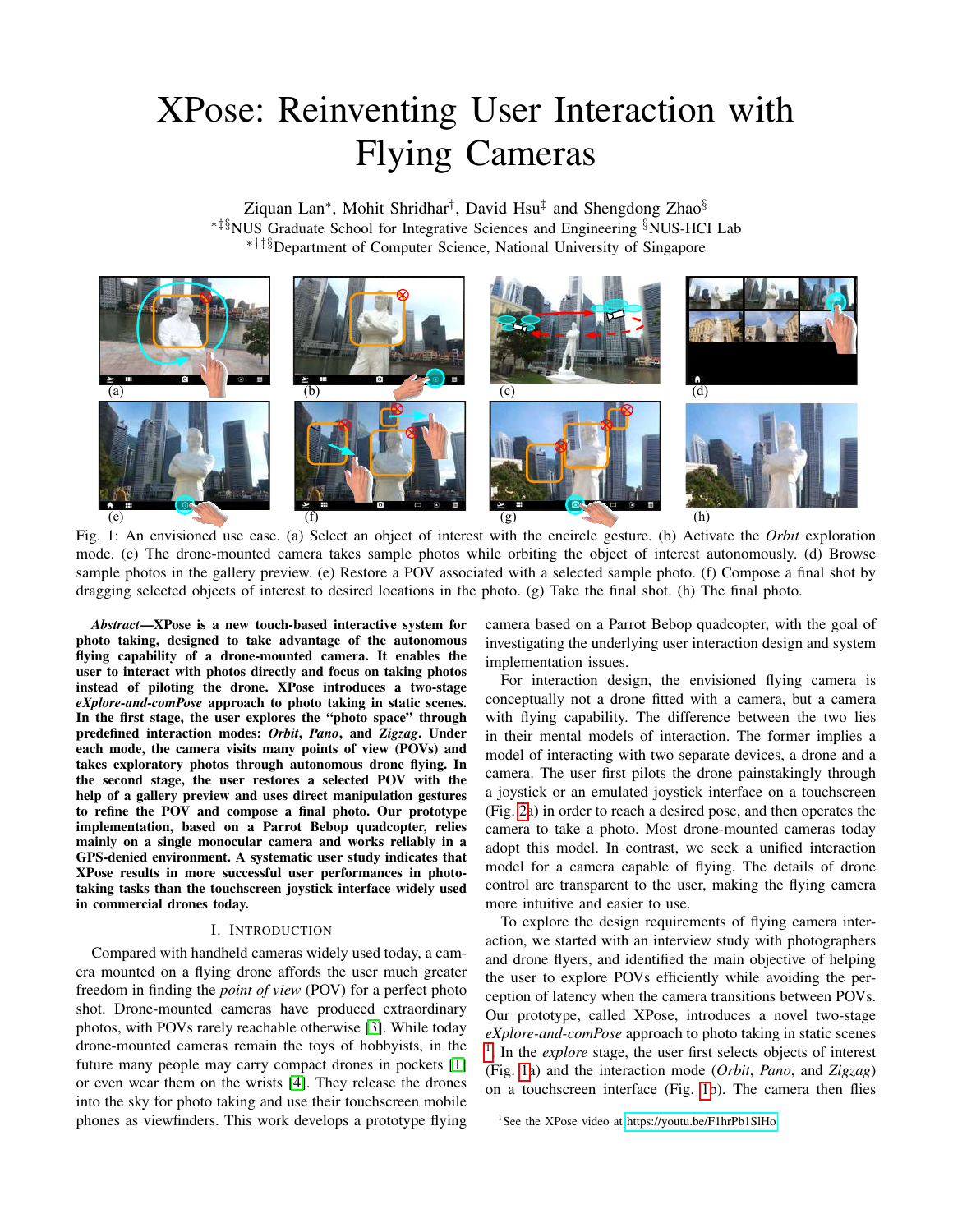<span id="page-1-0"></span>

Fig. 2: Compare a common joystick interface and XPose. (a) The left joystick controls the drone's heading direction and altitude. The right joystick controls its translational movement along or orthogonal to the heading direction. (b) With XPose, the user interacts directly with objects in the photo.

autonomously along predefined trajectories and visits many POVs to take exploratory photos (Fig. [1c](#page-0-1)). The sample photos are presented as a gallery preview (Fig. [1d](#page-0-1)). The user taps on a potentially interesting preview photo and directs the drone to revisit the associated POV in order to finalize it (Fig. [1e](#page-0-1)). In the *compose* stage, the user composes the final photo on the touchscreen, using familiar dragging gestures (Fig. [1f](#page-0-1)). For example, to place a face of a person, according to the rule of thirds [\[10\]](#page-8-3), the user selects the face and drags it towards the desired location in the photo. To realize this, the camera flies autonomously to a desired POV, instead of relying on the user to pilot manually. XPose also supports manipulation of multiple objects of interest in order to pose them relative to each other in the photo (Fig. [1f](#page-0-1)). Note that the user may not have a direct line of sight to the flying camera and interacts with it through the touchscreen only.

Our interactive system consists of five main components conceptually: gesture recognition, camera localization, object tracking, trajectory planning, and drone control. A light-weight drone such as the Bebop has severe restriction on the payload and carries only a single forward-facing main camera. One challenge is to localize the camera with respect to the object of interest and track the object reliably, with only a single monocular camera in a GPS-denied environment. We achieve this by leveraging the ORB-SLAM algorithm [\[28\]](#page-8-4).

This work is a first attempt to address both the interaction design (Sections [III](#page-1-1) and [IV\)](#page-2-0) and the system implementation issues (Section [V\)](#page-3-0) for a flying camera in a GPS-denied environment. The interplay between interaction design and system implementation is a major challenge for system development. We evaluate XPose in a user study and show that it results more successful user performances in photo-taking tasks than the touchscreen joystick interface widely used in commercial drones today (Section [VI\)](#page-5-0). Our current prototype implementation has several limitations. The drone does not yet avoid obstacles autonomously during the flight. Also, as the Bebop has severely limited processing power on-board, most of the computation is performed off-board on a laptop computer. We discuss these issues in Section [VII.](#page-7-0)

# II. RELATED WORKS

## *A. Drone Applications*

Inexpensive consumer drones have led to many novel applications: running with drones [\[27\]](#page-8-5), creating flying displays [\[30,](#page-8-6)

[34\]](#page-8-7), mobile video conferencing [\[22\]](#page-8-8), and acting as tangible interface building blocks [\[18\]](#page-8-9). In particular, systems such as Flying Eyes take videos by tracking a moving subject in sports activities with a drone [\[20\]](#page-8-10). Taking such videos, however, differs substantially from taking still photos. For sports or action videos, the main challenge is to track moving subjects in dynamic scenes. For still photos, the key requirements are precise control of POVs and visual composition.

# *B. Human-Drone Interaction for Drone Navigation*

The user may interact with drones through joystick controllers, touchscreens [\[2,](#page-8-11) [6\]](#page-8-12), body gestures [\[11,](#page-8-13) [31\]](#page-8-14), natural language commands [\[21\]](#page-8-15), *etc.* . For consumer drones fitted with cameras, the most common interface for drone navigation control is probably a touchscreen with emulated joysticks. See Fig. [2a](#page-1-0) for an example. The user watches a live video feed from the drone-mounted camera and commands the drone to perform pan, tilt, dolly, truck, and pedestal motions through the joysticks. This approach, which combines joysticks and live video feedback, is also common for teleoperation of remote vehicles [\[9,](#page-8-16) [19\]](#page-8-17). Experiences there suggest that direct manual control through the joysticks faces several difficulties. The low-level motion control afforded by the joysticks are tedious. Further, operating the drone through only the video feed often results in loss of situational awareness, inaccurate attitude judgment, and failure to detect obstacles [\[26\]](#page-8-18).

An alternative is semi-autonomous supervisory control. Instead of issuing low-level motion commands, the user issues higher-level commands at the task level [\[35\]](#page-8-19). This requires the drone to understand the environment, through, *e.g.*, the GPS. GPS-based interfaces enable task-level commands such as tracking [\[2,](#page-8-11) [5\]](#page-8-20), orbiting [\[5,](#page-8-20) [7\]](#page-8-21), and navigating to waypoints [\[2,](#page-8-11) [6\]](#page-8-12). However, the GPS may be unavailable or unreliable in indoor environments and urban canyons. Further, GPS maps do not supply the visual information required by the user to identify attractive POVs for photo composition. More sophisticated interfaces decouple drone trajectory planning and trajectory execution for photo taking [\[16,](#page-8-22) [23\]](#page-8-23). Trajectory planning occurs offline and assumes a given 3D model of the real-world environment. The decoupled plan-and-execute approach implies a slow interaction cycle and is not quite suitable for photo taking in real time. Acquisition of accurate 3D models is also a major challenge in itself and remains an active area of research [\[15,](#page-8-24) [25\]](#page-8-25). Our work investigates a complete interactive system that aids the user for real-time photo taking. XPose provides a semi-autonomous interface. It leverages a state-of-the art method for 3D mapping and localization in a GPS-denied environment [\[28\]](#page-8-4), without a 3D model given *a priori*.

#### III. INTERVIEW STUDY

<span id="page-1-1"></span>To explore the requirements of effective user interaction with a drone-mounted camera, we conducted in-depth semistructured interviews. The interviewees consist of 8 photographers (3 professional and 5 amateur) and 2 professional drone flyers/instructors. For photographers, our questions focused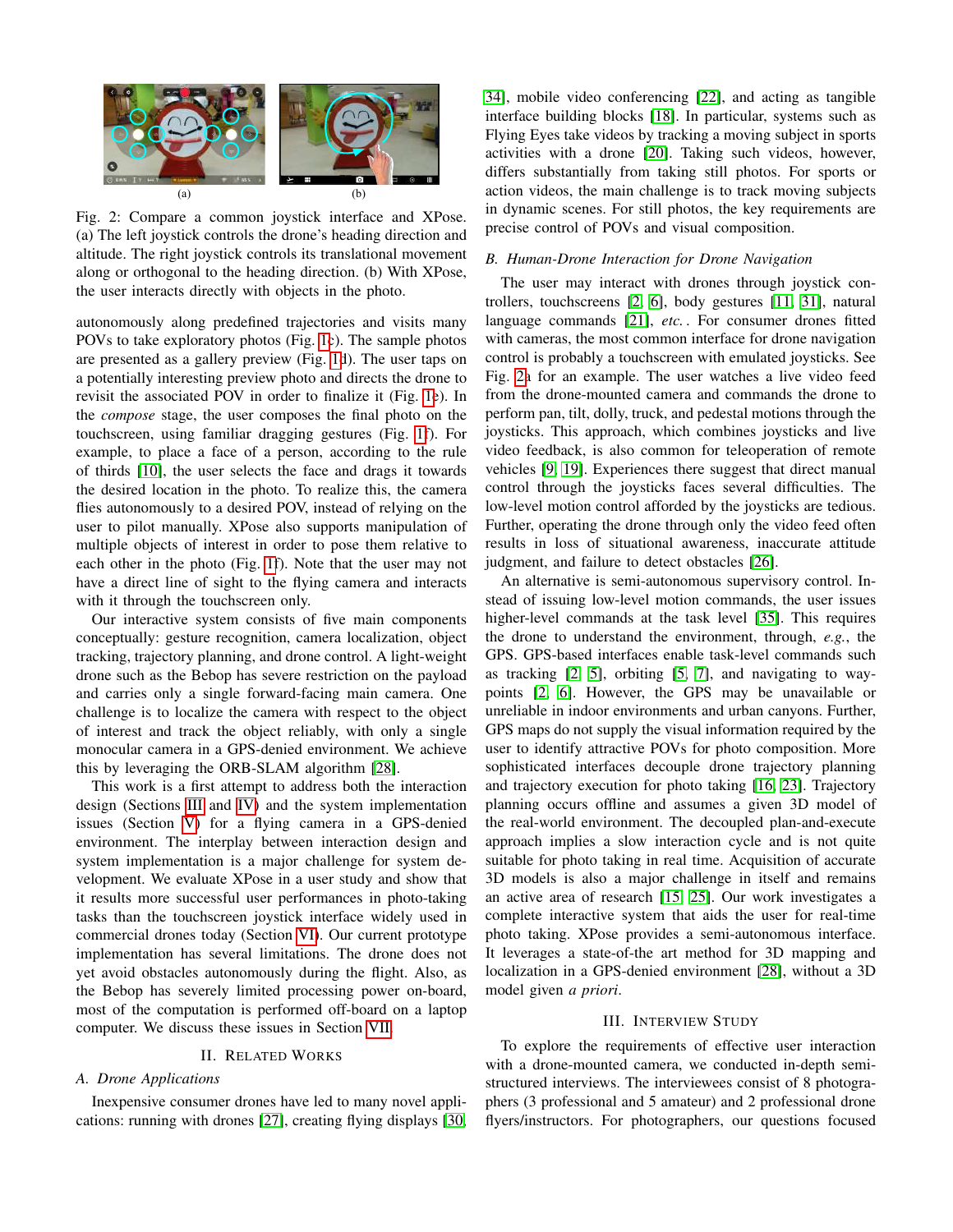<span id="page-2-1"></span>

| Intent                       | Gesture |  | <b>Camera Motion</b>     |
|------------------------------|---------|--|--------------------------|
| Eveball Panning              |         |  | Pan and tilt             |
| <b>Translational Panning</b> |         |  | Move in the image plane. |
| Zooming                      |         |  | Zoom in and out          |

Fig. 3: The mapping from user intents to camera motions.

on their main considerations when taking photos and how drone-mounted cameras can potentially help. For drone flyers/instructors, our questions focused on their experience with using drones for photo/video taking and how they train novice users. Each interview session lasted from 30 minutes to an hour. All interviews were transcribed into text for qualitative analysis.

As a summary, the photographers' responses suggest a set of well-established considerations for photo taking: POVs, visual composition, lighting conditions, shutter speed, depth of field, *etc.* . They also point to the potential for drone-mounted cameras to discover novel POVs. The drone flyers/trainers' responses include lengthy preparations for drone photo/video taking sessions and extensive training required for novice users. These led to our design objective of a simple, intuitive interface for efficiently exploring many POVs and directly manipulating the visual composition.

#### IV. EXPLORE AND COMPOSE

<span id="page-2-0"></span>With traditional handheld cameras, the user explores POVs by moving around and looking through the viewfinder. Limited by the user's physical movements, the exploration of POVs is *local*, but the visual feedback is almost instantaneous. The joystick touchscreeen interface tries to reproduce this experience for flying cameras: the joysticks control the camera's local movements, and the touchscreen provides visual feedback. However, this approach does not account for the difference in device characteristics between handheld cameras and flying cameras, as well as the resulting system implementation issues. The camera's ability to fly offers the opportunity of exploring POVs more *globally*. At the same time, it is more difficult for a flying camera to achieve an intended POV precisely, due to air disturbance and other factors. Further, visual feedback is not instantaneous, because of the communication delay between the flying camera and the user's mobile device.

We introduce the two-stage explore-and-compose approach, which enables the user to explore a wide range of POVs efficiently in a hierarchical manner. In the explore stage, the user samples many POVs globally at a coarse level, through autonomous drone flying. In the compose stage, the user chooses a sampled POV for further refinement and composes the final photo on the touchscreen by interacting directly with objects of interest in the image.

We now illustrate our approach in detail with a concrete scenario (Fig. [1\)](#page-0-1). Our main character, Terry, walks along a river on a sunny day and stops at a white statue. She wishes to take a photo of the statue, but can hardly get a close-

<span id="page-2-2"></span>

Fig. 4: Exploration modes.

up shot with a handheld camera, as the statue is almost 15 feet in height. Terry launches XPose using the associated app on her mobile device. The home view of the app contains a viewfinder, which displays the live video feed from the dronemounted camera.

# *A. Explore*

Terry is initially unsure about the best viewing angle for the shot and decides to explore the POVs around the statue. She selects the statue as the object of interest and uses XPose's exploration modes to sample the POVs.

*1) Object of Interest Selection:* First, Terry performs pan and zoom gestures (Fig. [3\)](#page-2-1) on the touchscreen to get the statue into the viewfinder. Then she draws a cirle around the statue in the viewfinder (Fig. [1a](#page-0-1)). A rectangular bounding box appears to confirm that the statue has been selected and is being tracked.

*2) POV Sampling:* While the statue is being tracked in the viewfinder, Terry activates the *Orbit* exploration mode (Fig. [1b](#page-0-1)). The flying camera then takes sample shots while orbiting around the statue autonomously (Fig. [1c](#page-0-1)).

XPose currently provides three explorations modes: *Orbit*, *Pano*, and *Zigzag* (Fig. [4\)](#page-2-2). They leverage the autonomous flying capability of a drone-mounted camera and systematically explore the POVs by taking sample shots evenly distributed along predefined trajectories. The Orbit mode is useful when the user has a single main object of interest, *e.g.*, a person, a statue, or an interesting artifact, but is quite unsure about the viewing angle for the best shot. Under this mode, the camera flies a full circle, while looking inward at the object in the center. Under the Pano mode, the camera looks outward, instead of inward. The camera stays at a fixed location, while panning horizontally for full 360 degrees. This mode is wellsuited for panoramic shots of scenic landscapes, such as oceans, prairies, or glaciers. The Orbit and Pano modes pan the camera, but fix its tilt. The Zigzag mode exploits both panning and tilting. It is useful when the user knows roughly the best viewing angle. The cameras flies along circular arcs at multiple heights, all centered at an object of interest. Again, the camera always points at the object. One use of the Zigzag mode is to take a selfie against a scenic background. The exploration modes free the user from the tedium of manually piloting the drone through low-level motion commands.

# *B. Compose*

After getting many sample shots through the Orbit mode, Terry is ready to finalize the photo.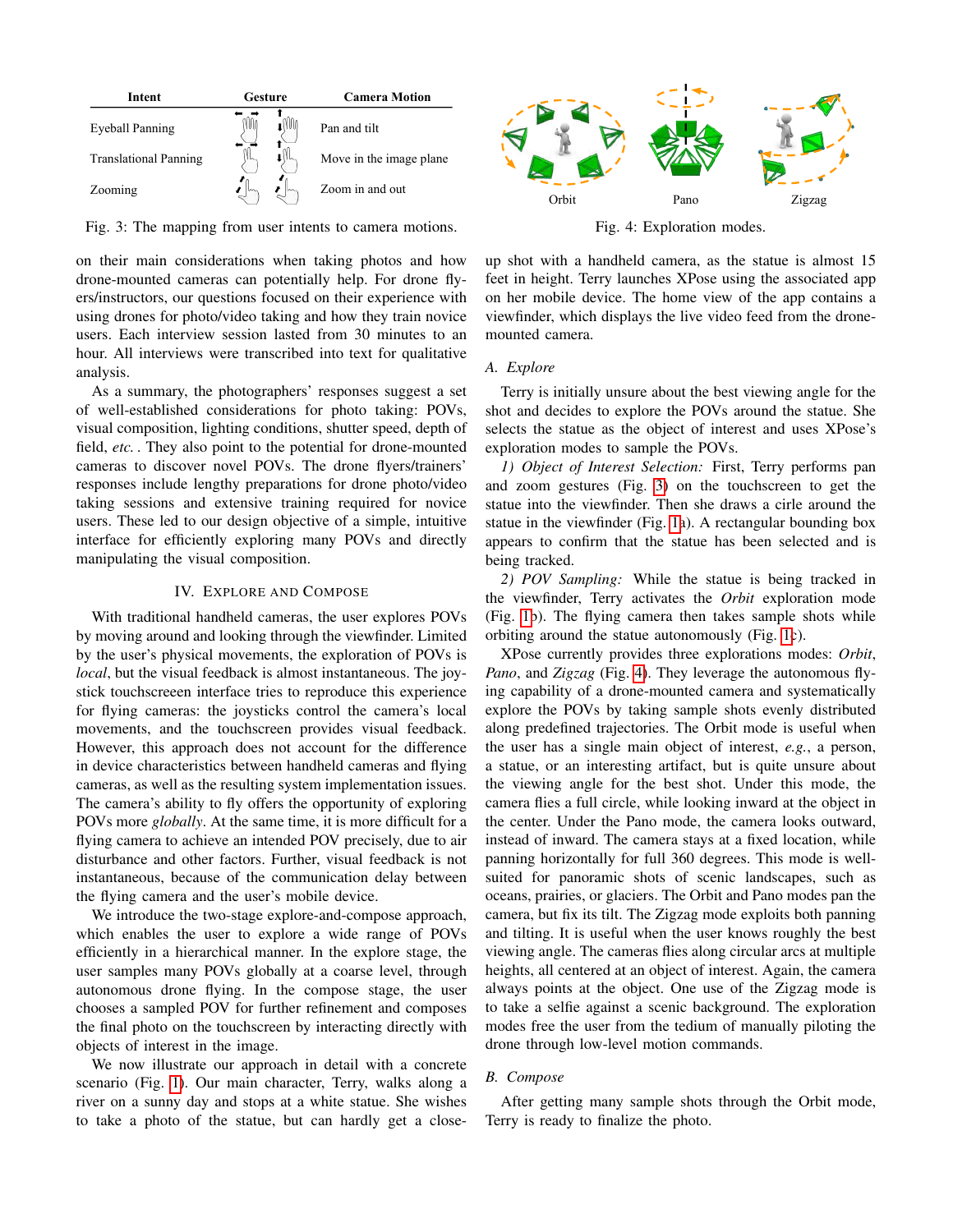<span id="page-3-1"></span>

Fig. 5: XPose. (a) Main functions and system components.  $\checkmark$  indicates a required system component.  $\checkmark$  indicates that the system component is required only if there are user selected objects of interest. (b) An overview of the system architecture.

*1) POV Restore:* Terry switches to the gallery view in the app and browses the sample shots displayed there (Fig. [1d](#page-0-1)). All sample photos have the statue in the center, but different backgrounds. To take a closer look, Terry taps on a photo to see it in the full-screen photo view (Fig. [1d](#page-0-1),e). One photo with many tall buildings in the background looks promising, but the composition is not ideal. The accidental alignment of the statue's head and a tall building is distracting. To refine it, Terry taps a button and commands the flying camera to restore the POV associated with the selected sample photo (Fig. [1e](#page-0-1)).

*2) Direct View Manipulation:* From the restored POV, Terry selects two buildings in the viewfinder as additional objects of interest and drags them, one at a time, to the left and right side of the statue respectively, so that the statue's head appears in the gap between the two buildings (Fig. [1f](#page-0-1)). XPose flies to a new POV that produces the desired composition as closely as possible and displays the photos in the viewfinder. Quite satisfied, Terry takes the final shot (Fig. [1g](#page-0-1)).

# V. SYSTEM IMPLEMENTATION

<span id="page-3-0"></span>XPose system consists of five tightly integrated main components: gesture recognition, camera localization, object tracking, trajectory planning, and drone control. Fig. [5](#page-3-1) shows the main system functions and components, as well as an overview of the system architecture. In this section, we first give an overview and then provides some details on each component.

# *A. Overview*

The table in Fig. [5a](#page-3-1) shows how the system functions depend on the components. Essential components such as drone control are required for all functions.

*1) Object of Interest Selection:* For object selection, the system must recognize the user's gestures: pan, zoom, encircle, *etc.* . For the pan and zoom gestures (Fig. [3\)](#page-2-1), the system executes the corresponding motions. For the encircle gesture (Fig. [1a](#page-0-1)), the system selects the object and tracks it in the image, as the flying camera moves. An image-based tracking algorithm [\[24,](#page-8-26) [29\]](#page-8-27) seems a natural choice for object tracking. However, existing image-based tracking algorithms are not robust against large viewing angle changes (*e.g.*, in the Orbit mode) or large viewing distance changes (*e.g.*, while zooming in and out). We present our approach to robust object tracking in Section [V-D.](#page-3-2)

*2) POV Sampling:* For POV sampling, the system first plans an exploratory trajectory according to the selected exploration mode and samples the POVs at equal distance along the trajectory. It visits each sampled POV sequentially, takes a photo at the POV, and stores both location and image. The system must be localized at all times, in order to check whether a planned POV has been reached.

*3) POV Restore:* The system keeps track of the POVs of all sample photos obtained in the explore stage. When the user asks to restore the POV of a selected sample photo, the system plans a restoring trajectory and executes it until it reaches the designated POV.

*4) Direct View Manipulation:* To finalize the composition, the user may select objects of interest and drag them to desired locations in the photo. The system must recognize these gestures. It then computes the POV that produces the desired composition as closely as possible, plans a trajectory to it, and flies there.

#### *B. Gesture Recognition*

XPose uses Android's standard gesture detection library to detect three main types of gestures on the touchscreen: pan and zoom gesture for finding objects of interest (Fig. [3\)](#page-2-1), encircle gesture for object selection (Fig. [1a](#page-0-1)), and drag-anddrop gesture for direct view manipulation (Fig. [1f](#page-0-1)).

#### *C. Camera Localization*

Unlike handheld cameras, our flying camera explores POVs globally. It must have greater awareness of the surrounding environment, and localization becomes a crucial issue. XPose uses a state-of-the-art monocular visual SLAM algorithm, ORB-SLAM [\[28\]](#page-8-4), to build a SLAM map and localize the camera with respect to a fixed world coordinate. Localization provides crucial support for trajectory execution and object tracking.

# <span id="page-3-2"></span>*D. Object Tracking*

For robust object selection and tracking, we exploit ORB-SLAM and use the sparse points produced by the algorithm to represent objects. ORB-SLAM is a feature-based visual SLAM system. It provides 2D-to-3D point correspondence: each 2D feature point exacted from the image is associated with a 3D map point in the SLAM map.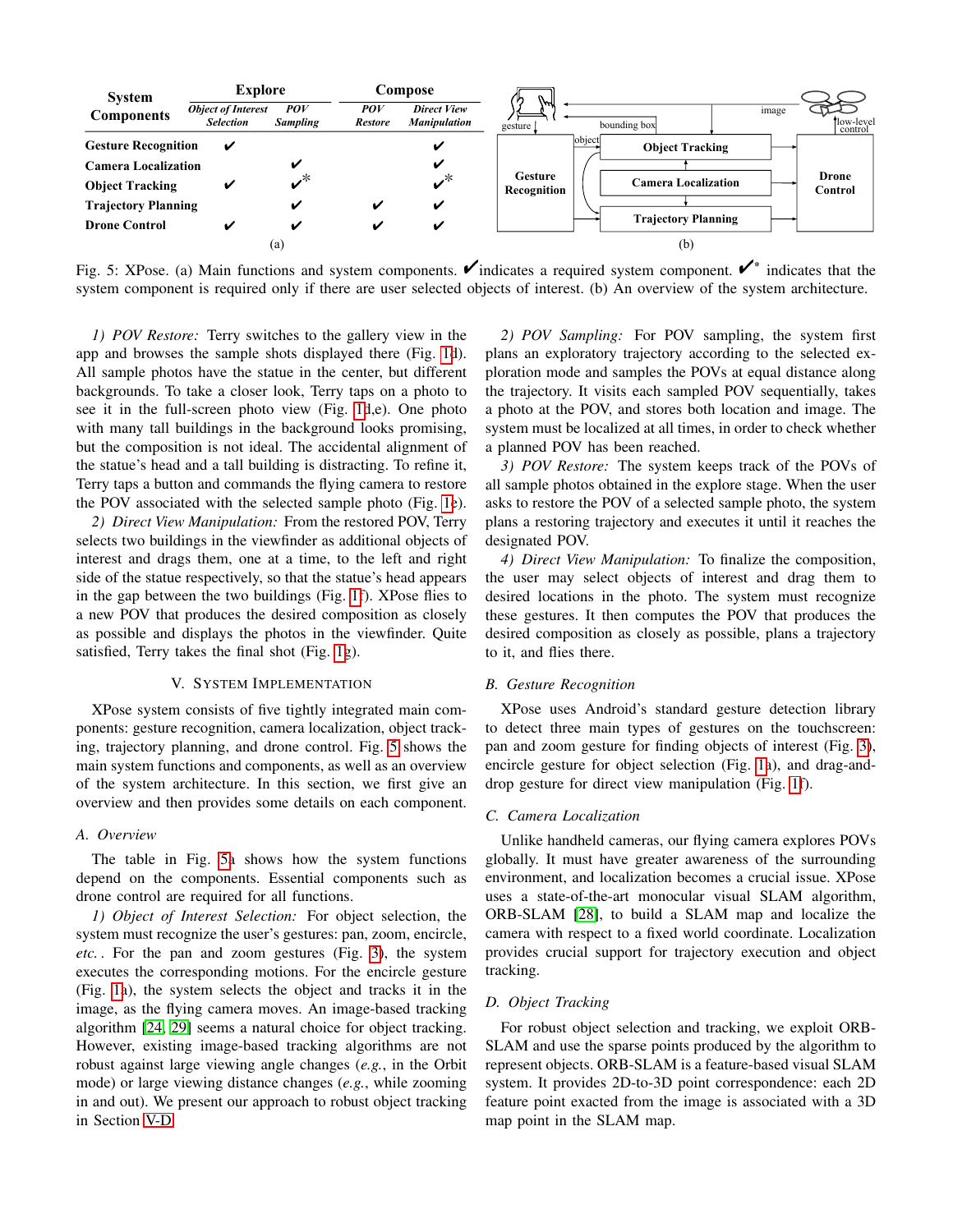For object selection, the 2D feature points encircled by the user's stroke and their corresponding 3D map points are used to represent an object.

For object tracking, we need to display a bounding box around each selected object on the image as a visual cue. For simplification, we first compute the centroid of each object by taking a weighted average of its 3D map points. The weight of a map point is inversely proportional to the distance between its corresponding 2D feature point and the center of the selection stroke's bounding box. The idea is such that the points closer to the center of the selected region are more important. Then, the 2D projection of the centroid on the image plane is used as the center of the bounding box. The size of the bounding box is continuously estimated by computing the distance from the camera to the object centroid.

The center of the bounding box is a simplified representation of an object's composition location. Formally, the composition of an object  $\omega$  is the region it occupies on the image, denoted by  $\mathbf{R}_{\omega}$ , and its desired composition is another region  $\mathbf{R}_{\omega}^*$  on the image. We define *composition error*  $\epsilon_c$  as the difference between the actual composition and the desired composition:

$$
\epsilon_{\rm c} = \sum_{\omega \in \Omega} d_{\rm H}(\mathbf{R}_{\omega}, \mathbf{R}_{\omega}^*)
$$
 (1)

where  $\Omega$  is a set of objects and  $d_H(\cdot, \cdot)$  is the Hausdorff distance between two sets. The Hausdorff distance is normalized with respect to the diagonal length of the image. For simplification, we use the center of the bounding box as the actual composition location, and the ending point of the direct manipulation gesture as the desired composition location.

This object-tracking implementation, based on ORB-SLAM, is robust against many practical issues common to drone-mounted cameras, such as temporary frame drops, occlusions, camera exposure changes, *etc.* . Unlike (semi-) dense SLAM algorithms (*e.g.*, [\[12,](#page-8-28) [13,](#page-8-29) [32\]](#page-8-30)), ORB-SLAM tracks a relatively sparse set of features, but it is sufficient for object tracking in our experience, provided, of course, enough feature points are extracted from the objects of interest.

#### *E. Trajectory Planning*

The system generates several types of trajectories for POV sampling, POV restore, and direct view manipulation, respectively.

*1) POV Sampling:* We now describe POV sampling trajectory under each exploration mode.

*Orbit.* To start the Orbit mode, XPose requires a main object of interest to be selected. The Orbit mode generates a full circular trajectory of POVs looking inward at the object. Formally speaking, the circle is a essentially line of latitude on a sphere, of which the center is the object centroid in the map, and the radius of the sphere is the distance from the object centroid to the camera position where the Orbit mode starts. For each camera position along the circle, a camera orientation is computed to maintain the object composition on the image plane.

The sample shots are planned to be taken evenly along the circle. However, since a drone can hardly reach a planned POV exactly, the sampling condition is relaxed from reaching an exact POV to entering a region of satisfied POVs. The region is bounded by various factors: the composition error, the distance difference to the object centroid, the latitude and longitude angle differences of the sphere centered at the object.

*Pano.* The Pano mode does not requires any object of interest to be selected. It generates a trajectory of POVs by spinning around at a fixed point. In other words, the POVs have the same camera position and tilt angle, but different camera pan angles.

The sample shots are taken at evenly distributed pan angles. Again, a region of satisfied POVs is used, which is bounded by the position displacement and the orientation difference.

<span id="page-4-0"></span>*Zigzag.* The trajectory generation and execution of the Zigzag mode are very similar to that of the Orbit mode. The Zigzag mode also requires a main object of interest to be selected. The major difference is the sampling pattern. Considering the sphere centered at the object, the Zigzag mode samples POVs on a patch of the sphere by deviating locally from the camera position where the Zigzag mode starts. The patch is discretized as multiple circular arcs along different latitudes of the sphere. During execution, the drone moves along each arc one by one.

*2) POV Restore:* For POV restore, the trajectory is simply a line segment connecting the current POV and the target POV to be restored, without considering potential collisions. More sophisticated collision-free trajectory generation could be used, but is beyond our current focus in this work.

The end of a POV restoring trajectory is a region of POVs around the target POV, which is bounded by the position displacement and the orientation difference.

*3) Direct View Manipulation:* For direct view manipulation, the trajectory is also a line segment, but connecting from the current POV to a POV that minimizes the composition error (Equation [\(1\)](#page-4-0)). This is essentially an optimization problem under geometric constraints: the trajectory planner needs to find a POV such that the objects of interest are located at the user desired positions on the image. Existing methods [\[17\]](#page-8-31) may provide POVs that are unreachable, *e.g.*, very far away or colliding with obstacles. We propose a sample-based method to solve the problem with an approximate POV, which is easy to implement. The idea is to sample multiple candidate POVs and pick the best one. However, the space of POVs is very large. To achieve real time performance, we reduce the sampling space by decoupling the camera position and the camera orientation. We only sample camera positions, and at each sampled camera position we find an approximately optimal orientation. The details are described below.

First, the method samples many camera positions as candidates around the current POV. Those camera positions are sampled unevenly: it is denser near the current POV and sparser further away (with an upper bound). This sampling strategy is to increase the chance of finding good nearby POVs in order to minimize the potential flying distance. Second, the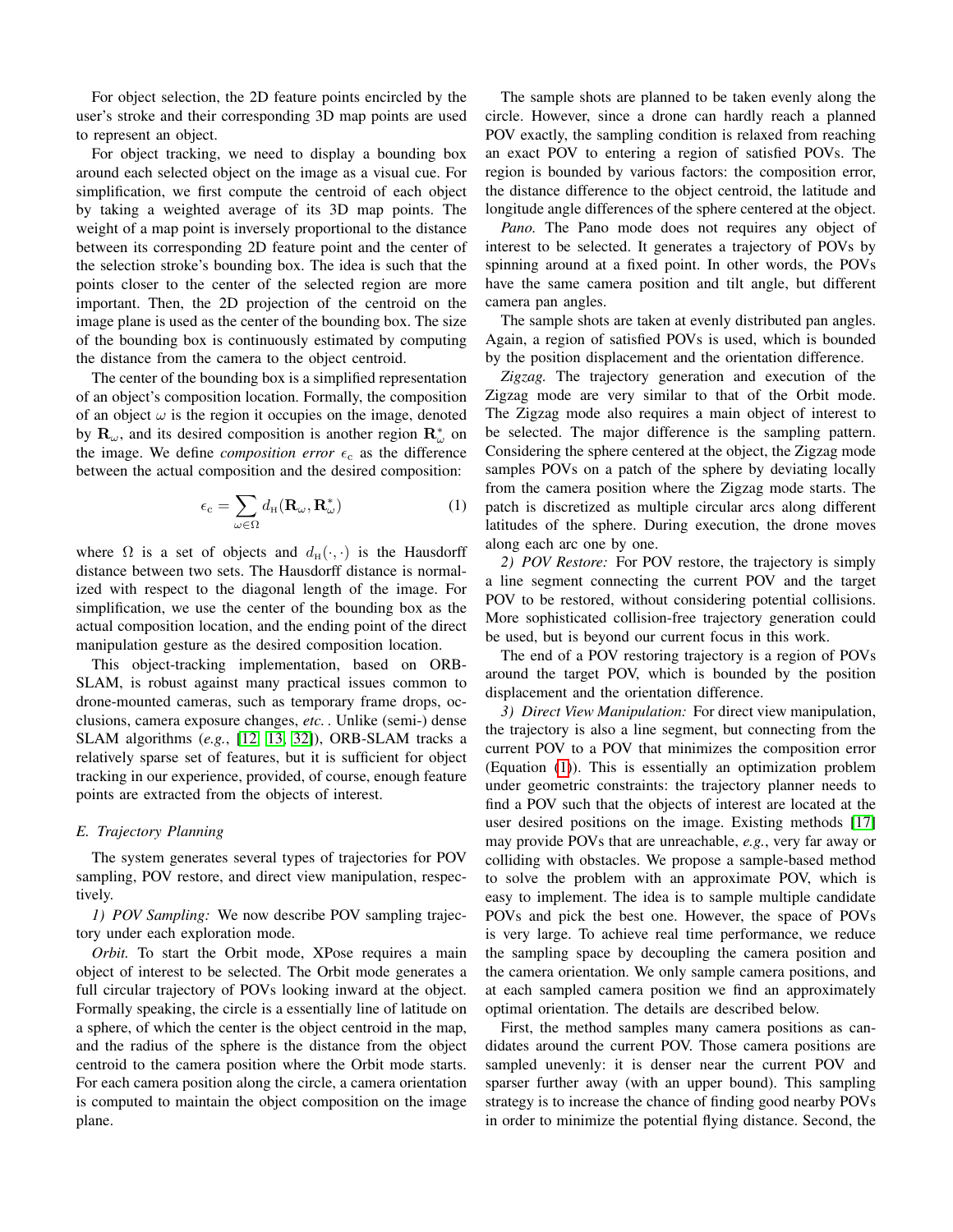candidate orientation at each candidate position is estimated by averaging multiple orientations. Each is the optimal orientation at that candidate position for one object. At last, the candidate POV with the minimum composition error is returned.

The POV found by the proposed method is an approximate solution that may not be globally optimal. However, since the dragging gestures are imprecise touch inputs after all, it is unnecessary to over-interpret those gestures very accurately. More importantly, this method can be directly integrated with other sample-based planning methods that generate collisionfree trajectories in more complicated environments.

# *F. Drone Control*

XPose is implemented based on a Parrot Bebop Drone, with a forward-facing on-board camera. The camera has a built-in digital stabilization module to ensure the camera's up vector is always orthogonal to the ground and pointing upwards. The drone is controlled with 6 Degrees-of-Freedom (DoFs) control commands. The control commands set the reference values for the on-board firmware to control the following 6 DoFs: the roll angle, the pitch angle, the yaw rotational velocity, the vertical velocity and the camera's pan and tilt angles.

We use 6 independent PID controllers for each DoF. The control gains are tuned by assuming that the SLAM map is in metric unit. To resolve the issue of scale ambiguity, we adopted a maximum likelihood scale estimation method using the on-board ultrasonic altitude measurement [\[14\]](#page-8-32).

XPose controls the drone to execute the planned trajectories. Each trajectory consists of a series of POVs in 5 DoFs, with 3 DoFs in camera position and 2 DoFs in orientation (pan and tilt). Given a reference POV from the trajectory and the current POV from the camera localization, the 3-DoF reference camera position is achieved by controlling the roll and pitch angles, and the vertical velocity. The reference tilt is achieved by controlling the camera's tilt. The reference pan is jointly controlled by the yaw rotational velocity and the camera's pan.

During trajectory execution, the POV estimated by ORB-SLAM cannot be directly used to control the drone, due to the delay caused by video transmission (∼200ms) and processing (∼20ms). A delayed estimation of POV may cause oscillating behaviors while controlling the system at a high update rate. To compensate the delay, a Kalman Filter is used to predict the true POV with a constant-velocity model. This predicted POV is then used for drone control during trajectory execution. While our method serves the purpose of system evaluation (Section [VI\)](#page-5-0), there are more sophisticated methods [\[14\]](#page-8-32) if needed.

# VI. EVALUATION

<span id="page-5-0"></span>We conducted a user study to compare XPose and a joystick interface, in order to examine the feasibility of XPose and quantify the performance differences between the two.

# *A. Experimental Setup*

The study consists of two sets of experiments. The first set focuses on interaction design. It separately evaluates XPose's design of POV exploration and of visual composition. It tries to minimize the effects of system implementation by placing the flying camera in a motion capture studio, which provides highly accurate camera localization and object tracking. The second set of experiments focus on the overall system performance in a more realistic setting, without the help of a motion capture system.

We compare XPose with one of the Parrot Bebop's native interfaces, the *Joypad* mode in the *FreeFlight Pro* app. Joypad emulates a joystick interface on a touchscreen and provides the user low-level manual control of the drone (Fig. [2a](#page-1-0)). We use it as the baseline for comparison, as joysticks and emulated joystick interfaces are the most widely used method in commercial drones available today.

## *B. System Hardware and Software Setup*

*1) Hardware:* Our experiments use a Parrot Bebop drone with a built-in forward-facing camera. The user's mobile device is an ASUS Google Nexus 7 (2012) tablet with a 7.0" multi-touch display, running Android version 5.1. Both the drone and the tablet are connected via Wi-Fi to an ASUS laptop PC with an Intel Core i7 processor and 16 GB RAM. For the first set of experiments, the PC is also connected via Ethernet to a server hosting the motion capture system. Our VICON motion capture system consists of 10 cameras mounted on the ceiling and provides accurate location information of the drone and other tracked objects at 50 Hz.

*2) Software:* We use an open-source drone driver, Bebop Autonomy [\[8\]](#page-8-33), to communicate with the Bebop at 30 Hz. The Bebop runs low-level controllers on-board. The tablet runs Rosjava and detects gestures using Android's gesture detection library. The PC handles all other computations. It also hosts the Robot Operating System framework, which is used to establish communication among the drone, the tablet, and the laptop PC.

## *C. Interaction Design Evaluation*

*1) Evaluation of POV Exploration:* The explore stage aims to find potentially interesting POVs. We designed a task to evaluate the effectiveness of POV exploration in a controlled lab setting. The setup consists of a transparent board with several target regions of interest on both sides (Fig. [6a](#page-6-0)). Each target region is made of a piece of circular cardboard and contains several text labels pinned at different orientations. One can see the text on the label only from a certain viewing angle range. The text on each label is unique. In each trial, the flying camera is initially placed at a fixed location on the floor 2 meters away from the board. The participant is instructed to face away from the flying camera. S/he interacts with the flying camera through the tablet only and has no direct line sight. According to our interview study, drones often fly out of the direct sight of operators. The participant is asked to read out all the text labels on the board as fast as possible. The trial terminates when the participant believes that s/he has finished reading all the text labels and lands the flying camera. The trial pauses, if the flying camera crashes. The drone is placed on the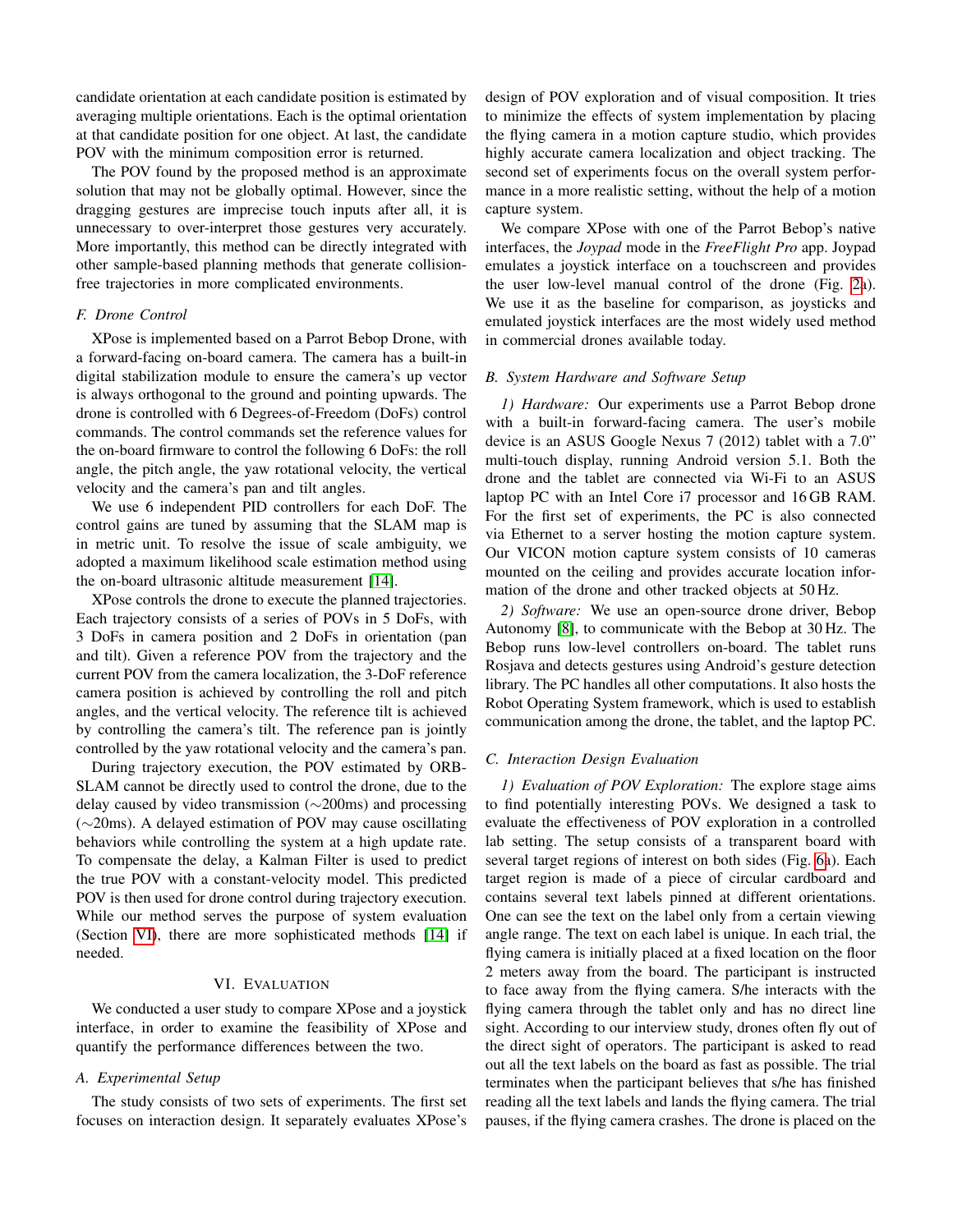<span id="page-6-0"></span>

Fig. 6: Evaluation scenes. (a) Evaluation of POV exploration. Text labels are pinned at different orientations on the board. (b) Evaluation of photo composition. Four translucent colored circles indicate possible composition locations in the photo. (c) Evaluation of overall system performance for photo taking. The enlarged cartoon figures are shown next to the merry-go-around in a semi-outdoor environment. (d) Each double circle indicates a possible composition location for the cartoon figure, and its size indicates the desired size of the figure in the photo.

floor at the crash site. The trial resumes after the participant relaunches the drone and continues with the task.

We measured the *completion time* for each trial and the *coverage*, *i.e.*, the percentage of correctly reported text labels.

*2) Evaluation of Visual Composition:* Once a potential POV is identified, the compose stage aims to place objects of interest at desired locations in the photo by refining the POV. We designed another evaluation task for composition, with a similar setup. In each trial, the participant sees in the viewfinder four circles of different colors, placed in the photo frame according to the rule of thirds (Fig. [6b](#page-6-0)). S/he is asked to put a specified target region at the location of a randomly assigned circle so that they match as well as possible.

Again, we measured the *completion time* for each trial as well as the *composition error* (Eq. [\(1\)](#page-4-0)), which provides one measure of composition quality.

*3) Participants:* 8 volunteers (2 female, 6 male, aged 23– 30) were recruited from the university community and the IT industry. All participants had prior experience taking photos, and 3 had experience flying drones.

*4) Within-Participants Design:* Each participant used each interface to perform each of the two evaluation tasks three times. The order of trying the two interfaces was counterbalanced. The two tasks were ordered sequentially, as we were not interested in comparing between different tasks. Before the experiment began, each participant was instructed for 10 minutes for each interface to get familiar with it.

*5) Results:* We conducted two-way repeated measure ANOVA to analyze the results.

*POV Exploration.* The difference between XPose (93.1%) and the joystick interface (93.6%) in POV coverage was not significant (all  $p > 0.05$ ). See Fig. [7a](#page-7-1). The participants were able to identify most text labels (POVs) using either interfaces.

However, Fig. [7b](#page-7-1) shows that XPose (85.4s) was significantly faster  $(F_{1,7} = 46.36, p < 0.001, \eta^2 = 0.87)$  than the joystick interface (153.9s). We also observed a significant trend  $(F_{2,14} = 14.72, p < 0.001, \eta^2 = 0.68)$  on completion time over the trials, indicating a learning effect for participants for both interfaces. Since most participants were not familiar with drone flying, this effect was expected. However, there was no significant interaction between the effect of interface and that of trial on the completion time ( $p > 0.05$ ), suggesting that the learning curves of the two interfaces are similar.

*Visual Composition.* The composition error using XPose (0.86%) was smaller than that of the joystick interface(1.28%). See Fig. [7c](#page-7-1). While the difference was statistically significant  $(F_{1,7} = 21.336, p = 0.002, \eta^2 = 0.75)$ , both errors were about 1% and unlikely to make much difference in most photos. We did not observe any other main effects or interaction effects (all  $p > 0.05$ ).

Again, Fig. [7d](#page-7-1) shows that XPose (34.2s) was significantly faster ( $F_{1,7} = 24.36$ ,  $p = 0.002$ ,  $\eta^2 = 0.78$ ) than the joystick interface (47.8s). The participants also became significantly faster over trials  $(F_{2,14} = 7.65, p = 0.006, \eta^2 = 0.52)$ , and there was no significant interaction between the effect of interface and that of trial on the completion time ( $p > 0.05$ ).

Overall, XPose was significantly faster than the joystick interface in both POV exploration and photo composition, while achieving a comparable level of task performance measured in POV coverage or composition error. Although the number of participants in the study is relatively small, the confidence intervals are clearly separated (Fig. [7b](#page-7-1),d).

## *D. Overall System Performance Evaluation*

We conducted the second set of experiments to evaluate the overall system performance in a more realistic photo-taking setting, by removing the motion capture system.

*1) Evaluation of Photo Taking:* We set up a merry-go-round in a semi-outdoor environment and hid cartoon figures inside or on top of the merry-go-round (Fig. [6c](#page-6-0)). The objective is to find a specified cartoon figure and compose the photo suitably. In each trial, the flying camera is initially placed at a fixed location on the floor 3 meters away from the merry-go-around. As usual, the participant has no direct line of sight of the flying camera or the merry-go-round. The participant is asked to take a photo of a specified cartoon figure and compose the photo so that the figure appears at one of the five locations marked by double circles in the viewfinder (Fig. [6d](#page-6-0)). Further, the figure must fully cover the inner circle and be fully enclosed by the outer circle. The trial starts after the participant launches the drone and terminates when the participant takes a shot. Each trial uses a different cartoon figure.

We measured the task *completion time* for each trial and the *success rate*.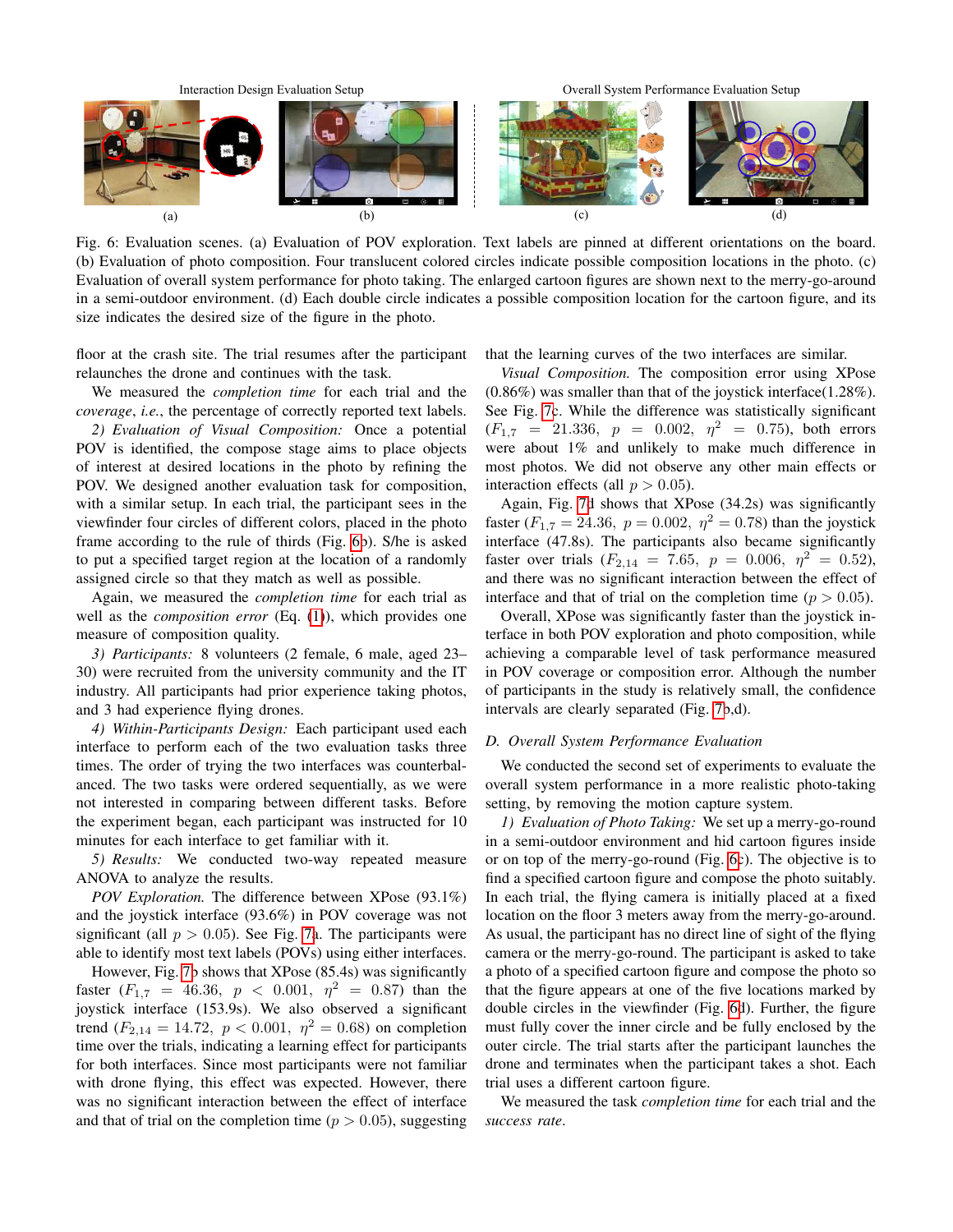<span id="page-7-1"></span>

Fig. 7: Performance comparison between the joystick interface and XPose. Error bars indicate 95% confidence intervals.

*2) Participants:* 8 new volunteers (2 female, 6 male, aged 22-30) were recruited from the university community. None participated in the earlier experiments. All participants had experience taking photos, and 4 had experience flying drones.

*3) Within-Participants Design:* Each participant used each interface to perform the task with two difficulty levels, one having an easy-to-find figure and one having a harder-to-find figure. The order of trying the interfaces was counterbalanced.

*4) Results:* The success rate was 100%, as all specified cartoon figures were found and composed as required.

We conducted two-way repeated measure ANOVA to analyze the completion time (Fig. [7e](#page-7-1)). XPose (57.1s) was significantly faster ( $F_{1,7} = 19.12$ ,  $p = 0.003$ ,  $\eta^2 = 0.73$ ) than the joystick interface (85.3s). As expected, completing the easy task was significantly faster  $(F_{1,7} = 52.79, p < 0.001, \eta^2 =$ 0.88) than completing the hard task. Interestingly, there was significant interaction ( $F_{1,7} = 6.10$ ,  $p = 0.043$ ,  $\eta^2 = 0.47$ ) between the effect of interface and that of difficulty on the completion time. Increased difficulty caused a large increase in the completion time for the joystick interface, but it caused a smaller increase for XPose. We propose the following reason. In the more difficult task, the cartoon figure was partially occluded. XPose provided a gallery preview so that participants could examine each sample shot closely and find the partially occluded figure faster.

# VII. DISCUSSION

<span id="page-7-0"></span>The evaluation results show that XPose outperforms the joystick interface in POV exploration, in visual composition, and in photo taking. The joystick interface forces the user to pilot the drone manually through low-level motion commands. Doing so while searching for a good POV at the same time is difficult and tedious. Further, the communication delay between the flying camera and the touchscreen mobile device often causes the camera to overshoot the desired pose. Our explore-and-compose approach demonstrates great potentials for photo-taking with flying cameras. While our experiments tested only a small range of representative tasks, we are pleased to see that our interaction design enabled more efficient POV exploration with predefined exploration modes and easier photo composition with direct manipulation of objects of interest. POV exploration and photo composition are essential sub-tasks for photo taking. Creating more efficient and user-friendly approaches to these tasks contribute significantly to better photo taking. Participants expressed that XPose is more natural and intuitive to use: *"Yours (XPose) is easier to use as I can focus on the task instead of flying the drone."*

More encouragingly, the two stages, explore and compose, worked well together for a more realistic photo taking task in a GPS-denied semi-outdoor environment. Together, the results of our user study suggest that XPose clearly represents a step forward towards a practically useful system.

From the interaction design perspective, the explore-andcompose approach currently focuses on photo taking in static scenes. We believe that the underlying design idea is useful for dynamic scenes as well, but the interaction design and the system implementation become more challenging. In addition, the explore-and-compose approach could also be adopted in other modalities, such as mouse-based interfaces.

From the system implementation perspective, our current prototype works successfully in indoor, semi-outdoor, and limited outdoor settings, with two main limitations. First, it assumes an environment relatively free of major obstruction for drone flying. By combining the SLAM map and the collision avoidance capability [\[33\]](#page-8-34), we can relax this assumption. Additional sensors, such as the ultrasonic range finder, would also help. Second, we rely on a laptop computer for most of the required computation, because the Parrot Bebop has very limited on-board processing power. With rapid advances in hardware technology and decreasing cost, we expect to overcome this limitation in the near future.

# VIII. CONCLUSION

XPose introduces the explore-and-compose approach to photo taking and provides a unified interaction model for flying cameras. It enables a low-cost quadcopter to fly in a GPS-denied environment and provides intuitive and effective interactions that aid the user for photo taking in real time. As a result, the user focuses on taking photos, instead of piloting the drone. Our experience highlights the importance of integrating interaction design and system implementation. Good interaction design must be rooted in realistic assumptions of system capabilities, and new system implementation technologies open up opportunities for innovative interaction design. While our prototype implementation still has several limitations, it is a first step towards the ultimate vision of a flying camera for everyday use.

### ACKNOWLEDGMENTS

We thank Ben M. Chen and the NUS UAV lab for providing the experimental facilities. This work is supported in part by an NUS NGS scholarship and NUS School of Computing Strategic Initiatives.